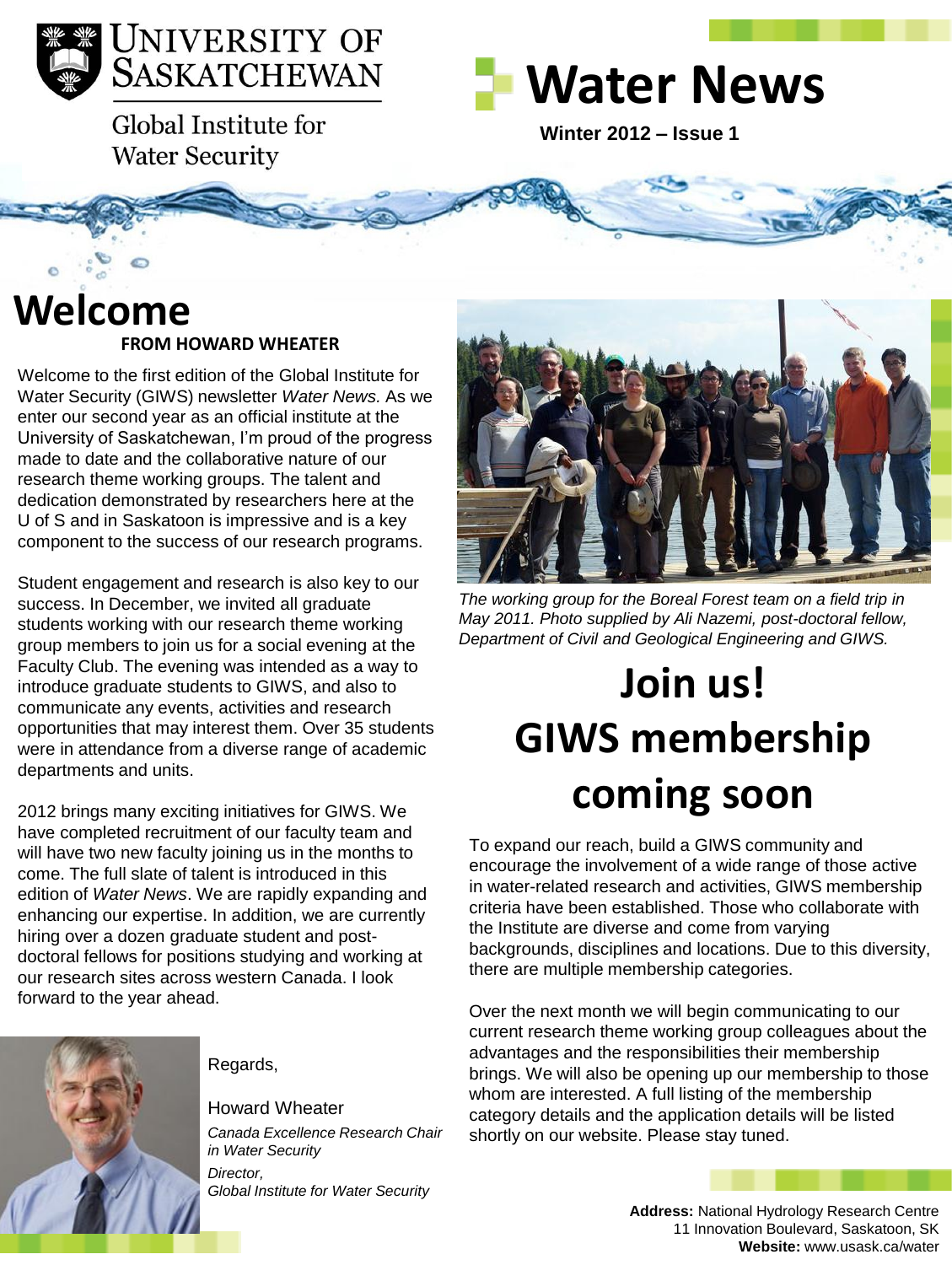### **Building a talented team**

Since Howard Wheater's arrival in October 2010, the Canada Excellence Research Chair in Water Security (CERC) program has been hard at work recruiting faculty for a number of positions. GIWS is pleased to announce that all six remaining positions have been filled by candidates with excellent skills and abilities in their respective fields. All positions listed below hold their primary appointments in the School of Environment and Sustainability (SENS).



**Andrew Ireson Assistant Professor, Sub-surface hydrology and water quality modelling** Prior to joining GIWS in 2011, Andrew Ireson was a postdoctoral research associate at Imperial College London. His research focuses on how to model subsurface hydrological and geochemical processes in

diverse and complex regions, including the Prairies, Boreal Forest and Rocky Mountains. Andrew holds a PhD in hydrology from Imperial College London. He is jointly appointed with the Department of Civil and Geological Engineering.



#### **Naveed Khaliq Associate Professor, Statistical hydrology and stochastic processes**

Naveed Khaliq joined GIWS on January 3, 2012 from the Adaptation and Impacts Research Section of Environment Canada where he was physical scientist. He holds a PhD in engineering hydrology and has experience in statistical hydrology and computer modelling.



#### **Helen Baulch Assistant Professor, Hydroecological assessment**

Helen Baulch joined GIWS on November 1, 2011 from the University of Wisconsin Centre for Limnology where she was a post-doctoral fellow. She is a biogeochemist whose work focuses on aquatic nutrient dynamics. Helen holds a PhD in environmental and life sciences.



#### **Karl-Erich Lindenschmidt Associate Professor, Surface water quality assessment and modelling**

Karl-Erich Lindenschimidt joins GIWS from the Department of Water Stewardship, Government of Manitoba, where he has been working as hydrologic modelling research engineer since 2009. He holds a PhD in environmental engineering and a habilitation degree in water resources management, and has extensive experience in lake and river water quality monitoring and hydrological modelling. His appointment begins February 1, 2012.



#### **Laxmi Sushama Associate Professor, Hydrometeorology and climate science**

Laxmi Sushama joins GIWS from the Université du Québec à Montréal where she held a Canada Research Chair in Regional Climate Modelling in the Department of Earth and Atmospheric Sciences. She has extensive expertise in hydrometeorology and climate science. Laxmi's appointment began on January 23, 2012.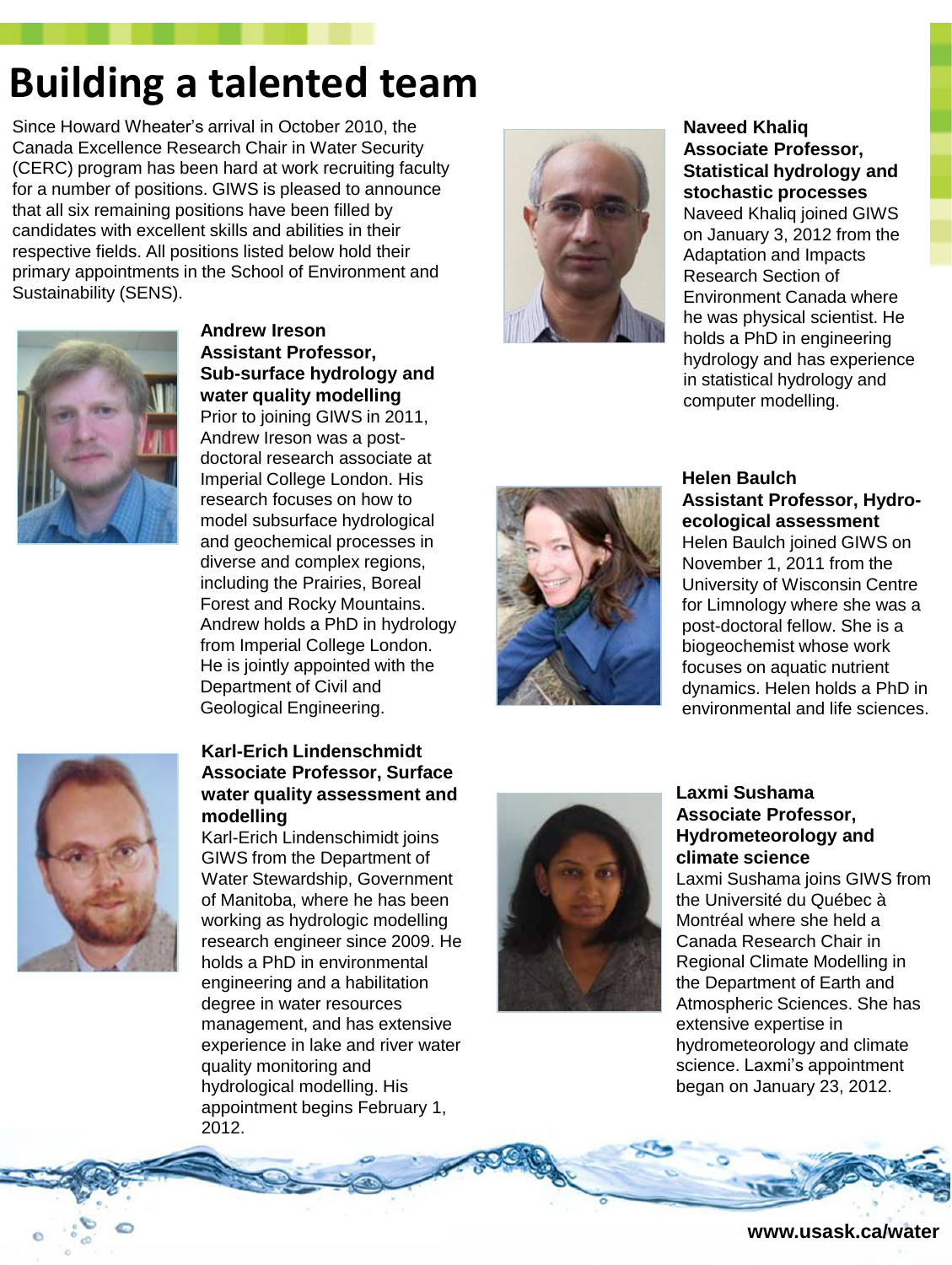

# **Breaking news: Jeffrey McDonnell to join GIWS**

GIWS is pleased to announce that Jeffrey McDonnell, world-renowned isotope hydrology specialist, will be joining the Institute this summer.

"Jeff is an internationally respected scientist and a recognized leader in hydrology whose appointment will help increase our understanding of water resource systems in the Saskatchewan River Basin," said Howard Wheater. "His dedication to collaborative research that bridges disciplines and his ability to attract the brightest students and researchers to work with him speak to his strengths as a scientist, mentor and leader. He is an outstanding addition to the Global Institute for Water Security."

Jeff is currently distinguished professor of hydrology and Richardson Chair in watershed science at Oregon State University (OSU). His research specialties include watershed hydrology, runoff processes and modelling and isotope hydrology. He is also the director of the Institute for Water and Watersheds at OSU. In 2011, he was chosen as the Birsdsall Dreiss Distinguished Lecturer by the Geological Society of America.

# **New faculty appointments enhance U of S water expertise**

**Grant Ferguson, Associate Professor, Department of Civil and Geological Engineering**  Grant joined the U of S last fall from St. Francis Xavier University. He is a recognized expert in modelling permafrost impacts in groundwater systems. He brings his expertise to the Climate Change and Water Security, and Land – Water Management and Environmental Change research theme working groups.





#### **Tim Jardine, Assistant Professor, Toxicology Centre**

Tim joined the U of S this January from the Australian Rivers Institute at Griffith University. He is a stable isotope specialist whose research focuses on river, floodplain and riparian food chains. Tim will join the Land – Water Management and Environmental Change, and Sustainable Development of Natural Resources research theme working groups.



*At Jeffrey McDonnell's Hillslope and Watershed Hydrology Lab at OSU, his team is developing new ways of measuring, understanding and predicting runoff generation in gauged and ungauged basins.* 

**www.usask.ca/water**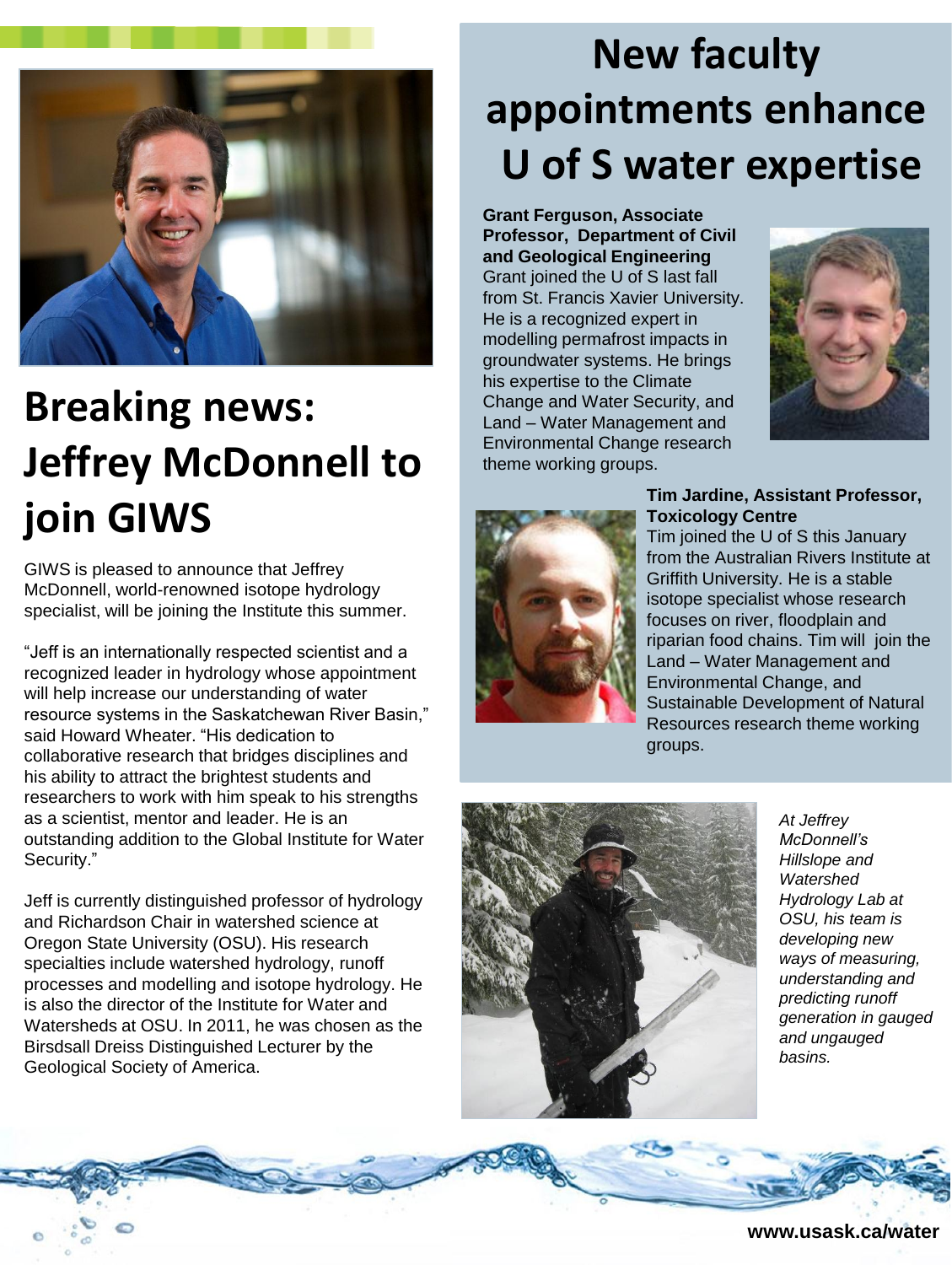

# **CWN grant expands GIWS research program into Manitoba**

On December 7, GIWS successfully secured a research grant from the Canadian Water Network (CWN). The grant will support research to understand the effects of beneficial agricultural management practices on hydrology, water quality and aquatic ecosystem health in the Red River Valley and Lake Winnipeg Basin.

The proposal, titled *Monitoring and assessment of beneficial management practices: insights from the Tobacco Creek Watershed*, will be funded for three years. The research team consists of Howard Wheater, John Pomeroy and Helen Baulch. Tobacco Creek is a 1,000 km<sup>2</sup> subwatershed located in south-central Manitoba which is part of the agriculture-dominated drainage system of the Lake Winnipeg Basin.

The Tobacco Creek Model Watershed (TCMW) is part of a national research program that spans five different regionspecific consortium nodes, with a goal of establishing regional monitoring frameworks to improve cumulative effects assessment. TCMW was formed as a partnership of stakeholders (community members, farmers, agriculture industry, and government) and scientific researchers.

### **Did You Know?**

**The U of S has one of the highest concentrations of faculty working in water research world wide. More than 70 faculty specialise in water – from aquatic toxicology to hydrology to water policy.** 

### **AGU Fall Meeting - Awards and accolades**

The American Geophysical Union (AGU) held its annual Fall Meeting in San Francisco, December 5 – 9. Many researchers from the U of S and Environment Canada were present. The AGU Fall Meeting is the largest geophysical sciences conference in the world, attracting nearly 20,000 scientists, educators, students and policy makers.





Congratulations to Centre for Hydrology PhD student Nicholas Kinar (top left) who was a recipient of the prestigious AGU Horton Research Grant. Philip Marsh (bottom left), Environment Canada research scientist at the National Hydrology Research Centre, was also honoured as co-author of one of the top five papers of the year in the journal *Water Resources Research*.

GIWS presented two posters at the conference – one by Wheater and Gober titled 'Towards a new paradigm of Socio-Hydrology: insights from the Saskatchewan River Basin' that detailed the socio-hydrology research program of our Institute, and the other by Chun, Wheater et al. titled 'A comparison of extremes using two downscaling approaches and Bayes factors' which demonstrated alternative downscaling approaches for benchmarking extreme rainfall events.

*Sun Chun, post-doctoral fellow with the School of Environment and Sustainability and GIWS, presents his poster during the meeting.*